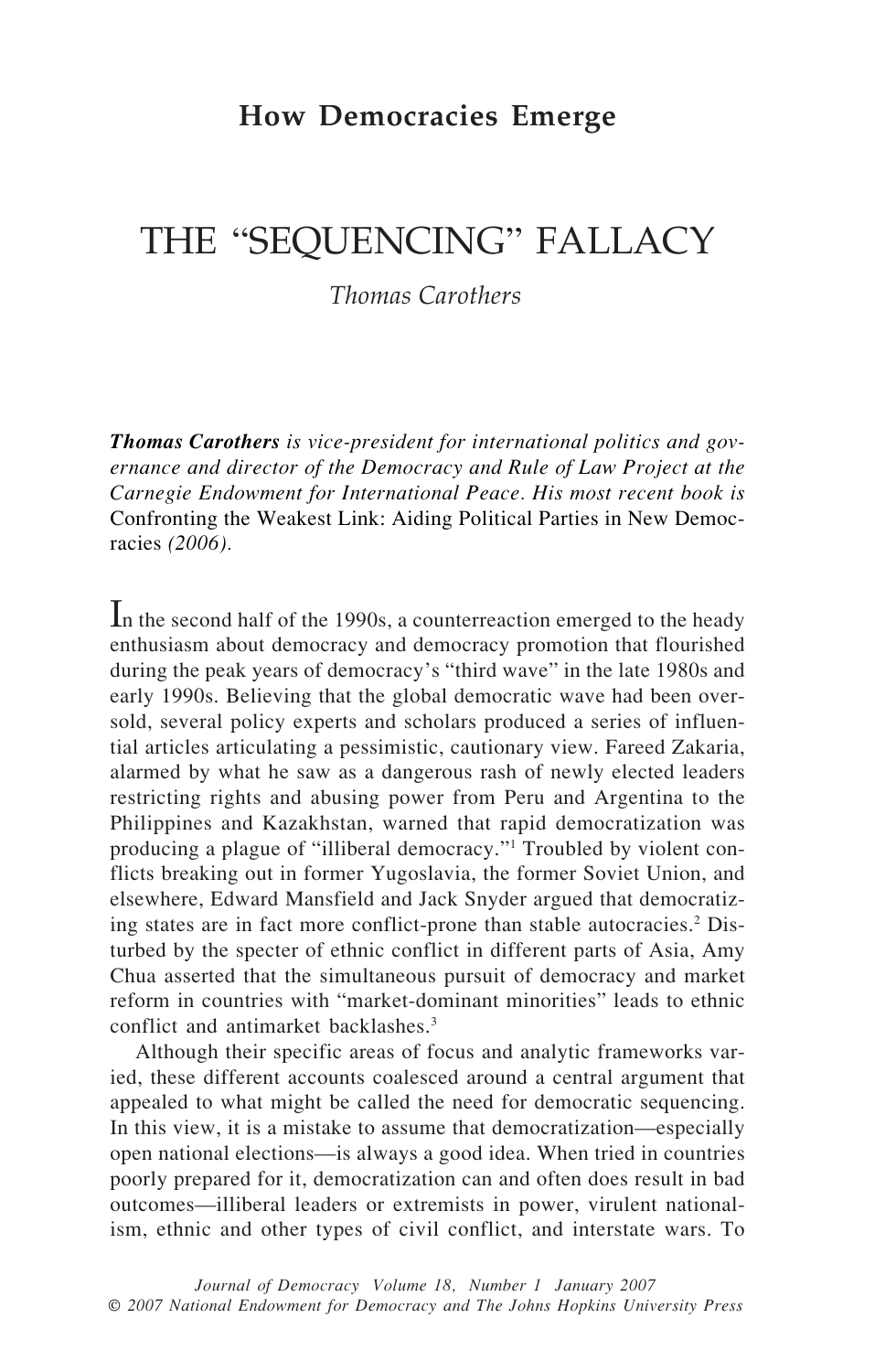prevent such results, certain preconditions, above all, the rule of law and a well-functioning state, should be in place *before* a society democratizes. Therefore, the United States, and the West generally, should rethink their approach and commitment to democracy promotion. In some countries, staying with an existing autocratic regime is a better alternative. Where outside actors do want to promote positive political change in a nondemocratic society, they should concentrate first on helping it to achieve the rule of law and a well-functioning state. Only much farther down the road, when those preconditions are established, should outsiders push for elections and the other associated elements of what sequentialists refer to, warily, as "mass political participation"<sup>4</sup> or "mass plebiscites."<sup>5</sup>

Democratic sequentialism is one part of a wider body of skeptical thinking about democracy's global prospects that gained popularity in the 1990s in reaction to third-wave enthusiasm. This wider body, which might be called "democratic pessimism," is represented most vividly in the much-discussed writings of journalist Robert Kaplan.<sup>6</sup> Sequentialism has found a vital place in this more generalized pessimism thanks to its concrete policy implications and intuitive appeal: Pursuing a sequential path promises to rationalize and defang democratic change by putting the potentially volatile, unpredictable actions of newly empowered masses and emergent elected leaders into a sturdy cage built of laws and institutions.

Sequentialism met a warm welcome from various parts of the international policy community. Traditional realists, who had been uneasily eyeing the ascendancy of a prodemocratic policy outlook in the 1980s and 1990s, were happy to have an additional set of arguments for downplaying democracy promotion and maintaining cordial relations with friendly autocracies. Traditional developmentalists, still loyal to old-school modernization theory's notion that development must precede democracy and feeling upset by democracy promotion's sudden rise to prominence, were delighted to have a new set of contrarian allies. Finally, powerholders in some nondemocratic countries eagerly embraced sequentialism in order to argue that their reticence about opening up political competition actually reflected a deeper commitment to democracy in the long term.

Sequentialism has continued to gain attention and adherents in this decade. The initial articles by Zakaria, Mansfield and Snyder, and Chua have all returned in expanded form as successful books.<sup>7</sup> Democracy's continued trials and tribulations, from the backsliding in the former Soviet Union to the swelling populist currents in Latin America, have provided plentiful grist for pessimism regarding this form of government. The troubling results of the Bush administration's loudly proclaimed drive for democracy in the Middle East have been especially rich fodder. Sequentialists interpret the searing, dispiriting experience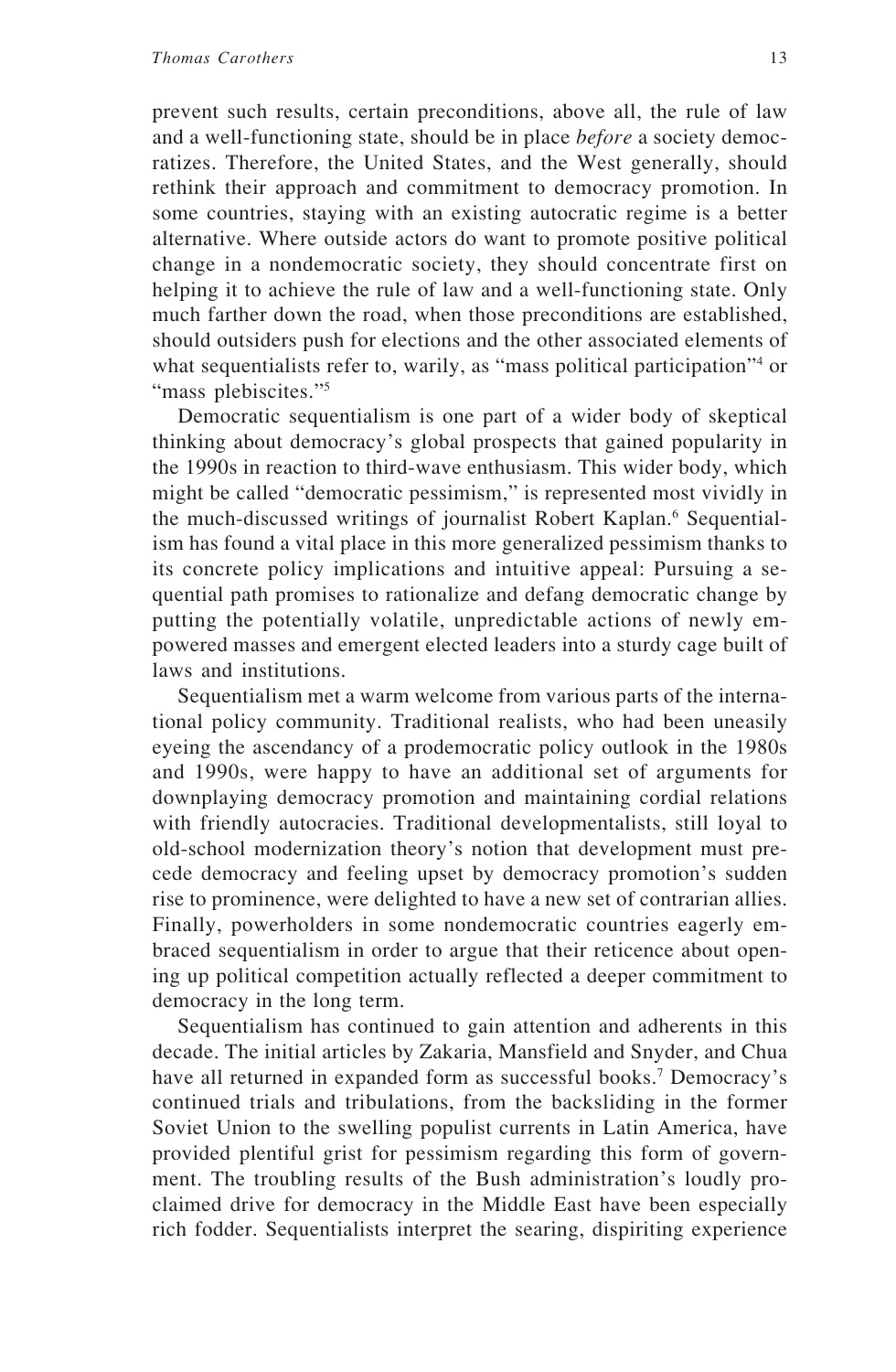of attempted democracy-building in post-Saddam Iraq as telling evidence of the consequences of an extreme application of a "no-preconditions" outlook on democratization. Similarly, the gains of Islamists in recent elections in Egypt, Iraq, Lebanon, and Palestine appear to some observers to be further indications of the dangers of moving quickly toward elections in countries with little democratic history.

Democratic sequentialism raises important questions for the Western democracy-promotion community. Taking the measure of this line of thought is crucial, especially in the context of a deepening debate in the United States and worldwide over the legitimacy of democracy promotion and even the value of democracy overall. Some aspects of democratic pessimism may be useful correctives to what undoubtedly have been excesses associated with the democracy-promotion cause, such as the view of democratization as an international cure-all that will solve terrorism and many other scourges. But the idea of sequencing is problematic, as are the policy recommendations that flow from it. A more useful alternative for taking into account the many complications and risks of democratization and democracy promotion is *gradualism,* which aims at building democracy slowly in certain contexts, but not avoiding it or putting it off indefinitely.

### **Don't Wait for the Rule of Law**

The idea of sequencing rests on a mistaken two-part premise: that a significant number of autocrats can and will act as generators of rule-oflaw development and state-building, and that democratizing countries are inherently ill suited for these tasks. Autocracy, however, whether liberal or nonliberal, is inherently in tension with both rule-of-law development and state-building. New or struggling democracies certainly encounter many difficulties in building the rule of law and the state, but they do not face any such inherent contradiction in doing so and enjoy at least a few advantages as well.

With regard to rule-of-law development, the presumption of sequentialists appears to be that autocrats—at least the liberal ones who figure so large in sequentialist accounts—will sedulously pursue reform either because they are enlightened and thus instinctively committed to reform, or because they feel impelled to do so by the imperatives of economic development. That is to say, in order to advance economically—which they presumably want their countries to do to keep citizens happy—they will try to strengthen the rule of law on the assumption that more efficient courts, clear and predictable laws, and other such legally related reform elements are necessary for economic progress.

The reality, however, is otherwise. Despite the persistent hopes of the sequentialists, few autocrats are in fact enlightened. That is to say, few keep repression to a minimum, respect law, and are committed to a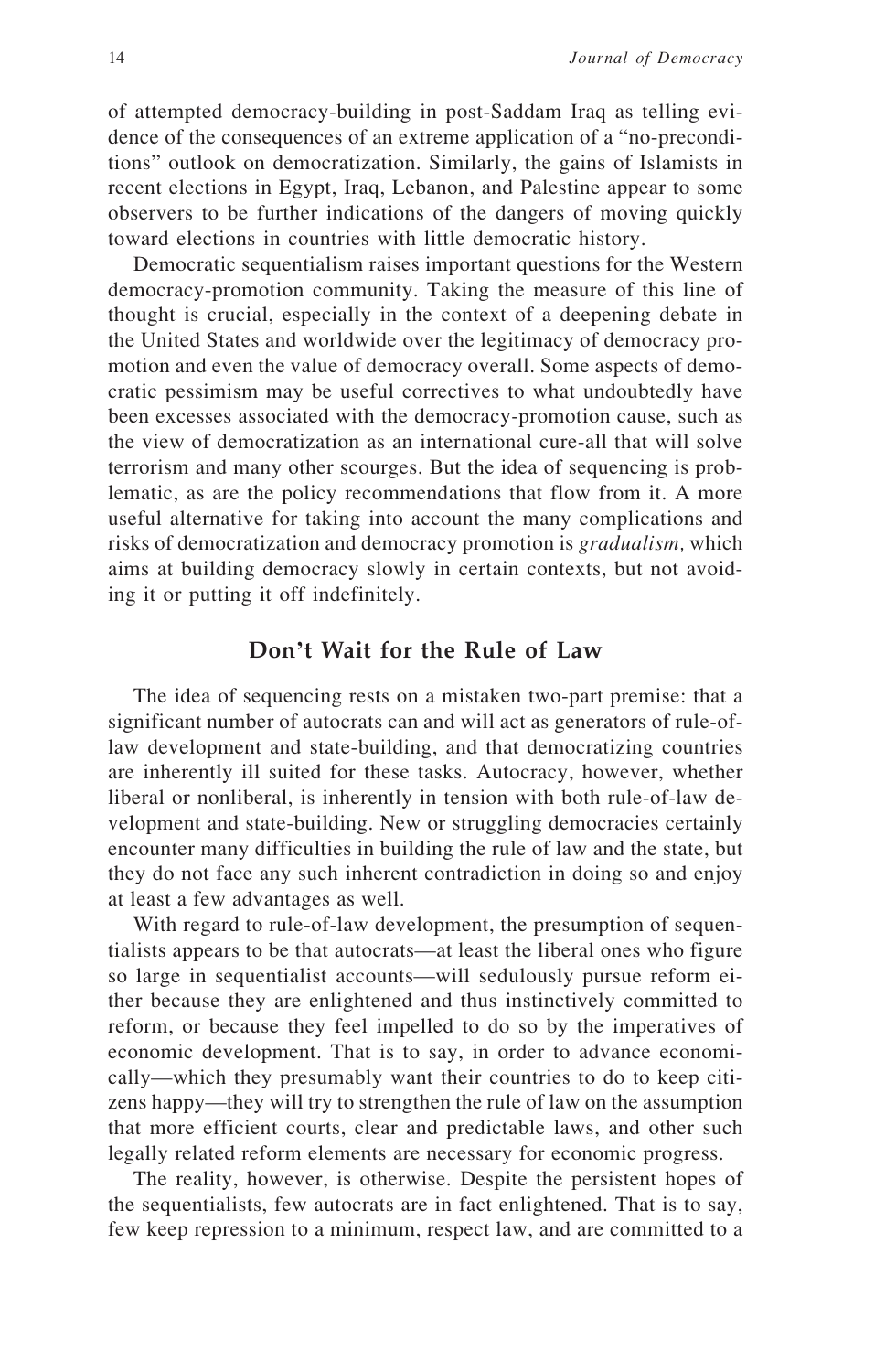serious long-term path of gradual political and governance reforms. Bluntly stated, for every Lee Kuan Yew of Singapore there have been dozens or even hundreds of rapacious, repressive autocrats posing as reformers, leaders for whom the rule of law represents a straitjacket to be avoided at all costs.

As for the notion that a desire for economic development leads naturally to rule-of-law reform, this mechanism is weaker than it may first appear. Some autocratic regimes are simply uninterested in economic development and the welfare of their citizens. These regimes care only about holding onto power and are willing to use unrelenting, harsh repression to do so. Many autocrats have some interest in developing their country but they subordinate it to other interests that not only compromise their socioeconomic policies but undermine any serious pursuit of the rule of law. Thus, despite some commitment to socioeconomic progress, such leaders may also be fixated on enriching themselves, protecting certain privileged groups or sectors in the society, and undercutting potential political rivals. These other interests usually require deforming the rule of law in significant, even systematic ways. The terrible socioeconomic conditions and weak rule of law apparent in so many developing countries are, in many cases, a legacy of decades of misrule by autocratic regimes that claimed a deep commitment to developmental goals but in fact gave greater priority to narrower, self-interested, and countervailing concerns.

A small number of nondemocratic governments are sufficiently committed to economic development to put other interests on a lower tier for the sake of pressing forward with hard, costly reform policies. The developmentally successful East Asian states, past and present, that sequentialists usually cite as models belong to this small set. These governments may well find that their economic drive does create a need for at least some rule-of-law reforms, such as updating commercial legislation and creating functional commercial courts. Yet it remains true that substantial economic progress can be achieved without major progress toward the rule of law. The cases of China and Vietnam are telling in this regard, and they weigh heavily in the calculations of policy elites in nondemocratic countries around the world as they contemplate their developmental options. Both countries are remarkable economic success stories, particularly in terms of lifting large numbers of people out of poverty, yet they have produced sustained growth without adopting substantial parts of the overall rule-of-law agenda.

In other words, to the extent that some autocratic governments do feel pushed toward rule-of-law reform by the desire for successful economic development, it is only in the direction of a highly truncated version of the rule of law. This version usually emphasizes elements directly relating to the commercial domain. Missing from it will be cardinal rule-of-law features such as civil and political liberties, the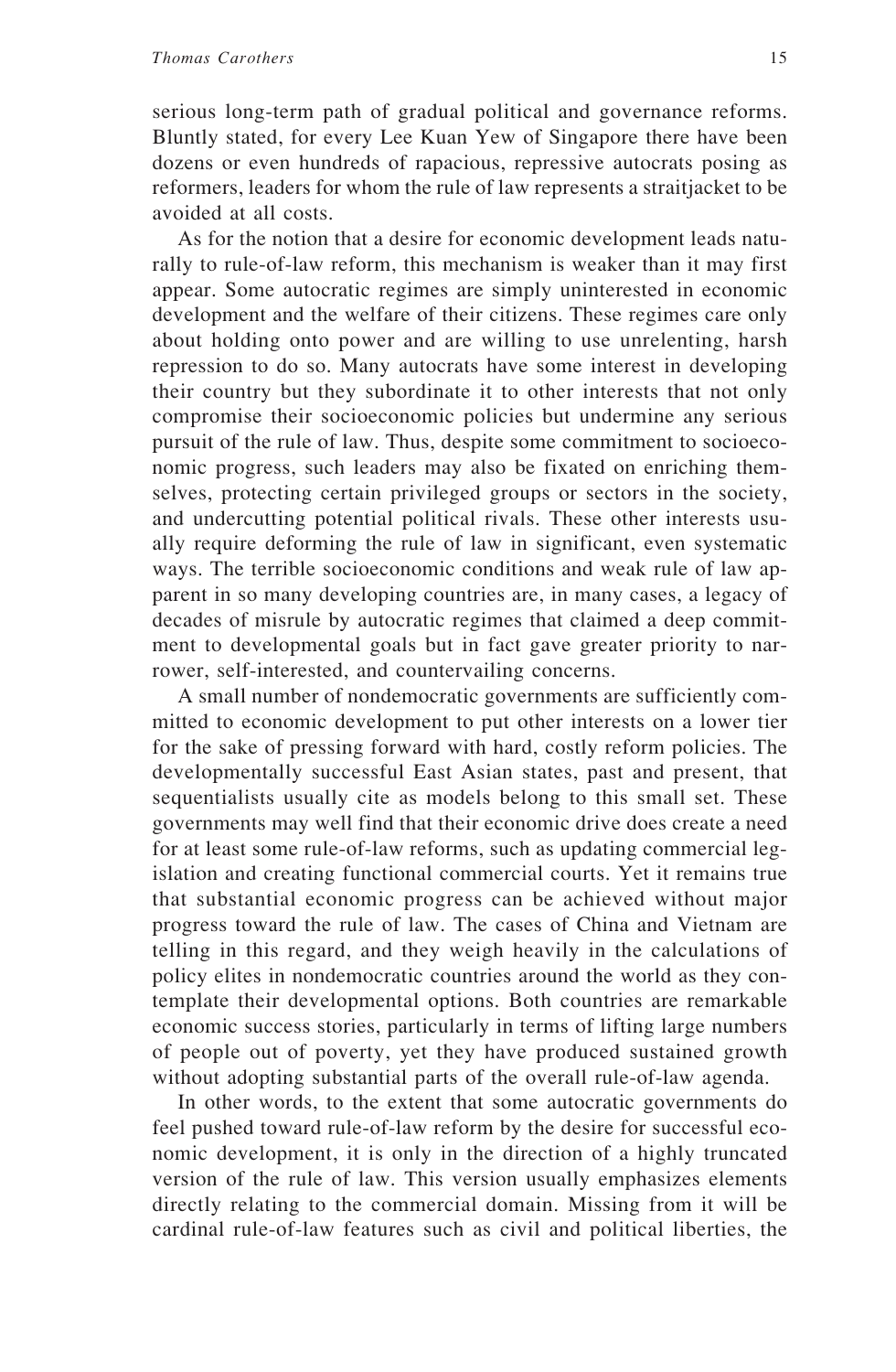subordination of political power to the law, and independence of the judiciary. Some Western observers hope that reforms in the commerciallaw domain will over time engender reforms in the more political areas of the rule of law, with commercial law reform functioning as a sort of Trojan horse for broader rule-of-law change. Appealing though this idea may be, it is based more on hope than on experience. The story of ruleof-law development in countries with well-developed rule-of-law systems is not one in which the commercial domain drove progress in other areas. And careful analyses of whether the spreading of reforms across domains is actually happening in countries such as China have been reaching skeptical conclusions.<sup>8</sup>

Some autocratic governments trumpet their embrace of rule-of-law reform for reasons other than those of economic development. This embrace usually takes the form of anticorruption campaigns or crime-reduction policies. Again, however, these programs are typically quite limited in scope and avoid essential components of genuine rule-of-law reform. The anticorruption campaigns, for example, usually consist of some technocratic legal changes, public education about the evils of corruption, the establishment of an anticorruption commission, and perhaps a few selective prosecutions of corrupt officials. The campaigns rarely entail a serious effort to produce deep-reaching systemic change, starting from the top and working down, by applying the law impartially and fully to all public officials and eliminating political constraints on and manipulation of the principal law-enforcement agencies. Such campaigns are not natural precursors to democratization. On the contrary, they typically form part of a defensive strategy designed to mollify public discontent and undercut rivals, all with the aim of *enhancing* rather than reducing the durability of the autocratic government's grip on power.

## **Autocracy versus the Rule of Law**

The core point is that rule-of-law development and autocracy (liberal or otherwise) go poorly together. Key elements of the rule of law directly threaten autocratic rule. An independent judiciary will be a source of power and authority beyond the executive's reach. Impartial adjudication, fair and equal treatment of all persons before the law, respect for political and civil rights—all these essential components of the rule of law restrict or remove the tools that autocrats typically employ to control political life and stay in power. Autocrats tend to block or at least truncate the rule of law. Thus the idea that rule-of-law development under autocracy is a natural precursor to democracy gets the story backwards. It is the lack of democracy—that is, the persistence of autocracy in many countries—that is a fundamental obstacle to rule-of-law development.

Egypt is a telling case in point. During the 1990s, the U.S. government pushed the government of President Hosni Mubarak to carry out rule-of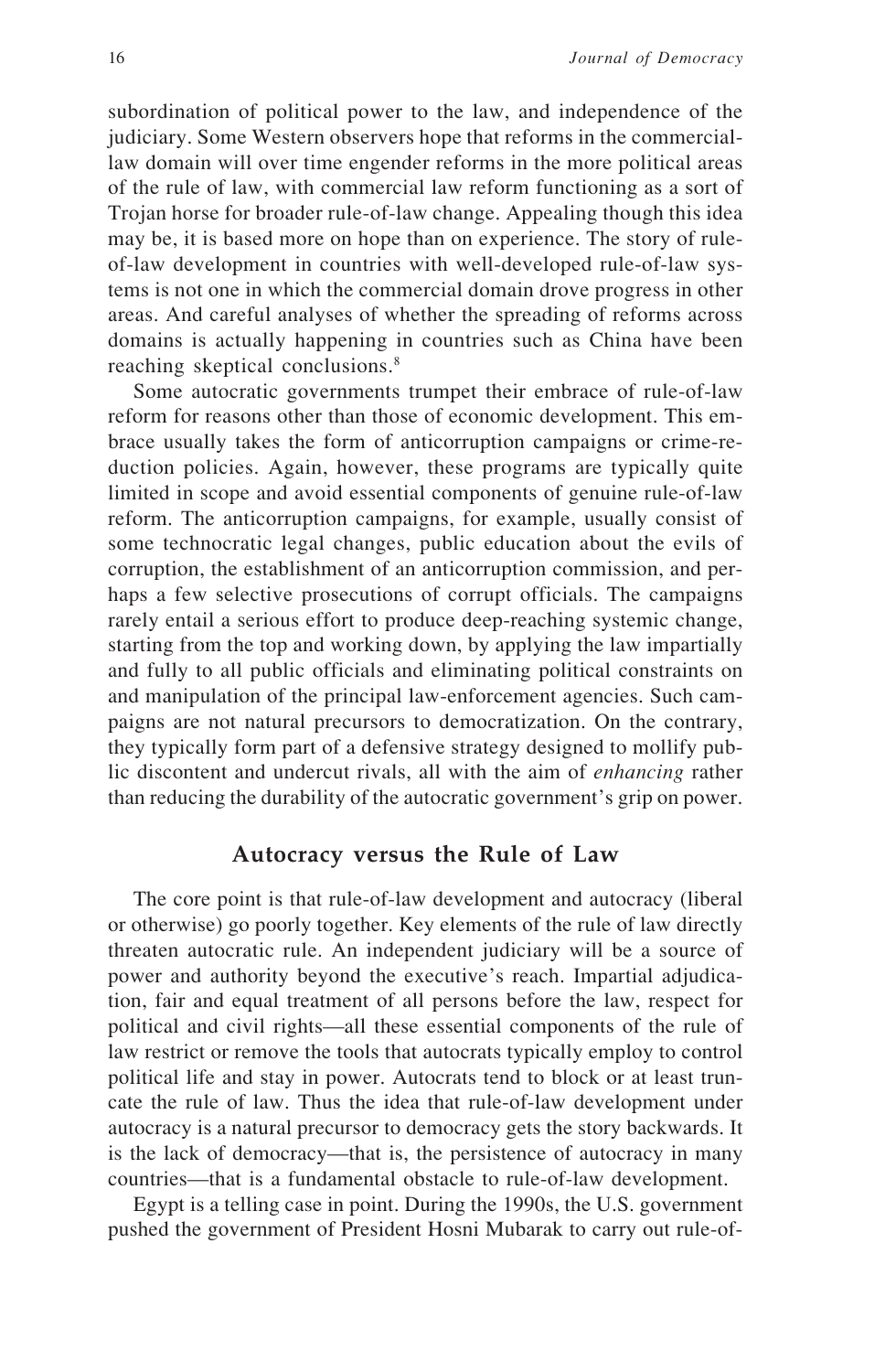law reforms, especially judicial reform, to facilitate Egypt's attempted economic reforms and to help lay the foundation for political reform and democratization further down the road. The U.S. Agency for International Development mounted one of its largest-ever rule-of-law assistance programs to help the Egyptian government move ahead in this domain.

Despite these efforts, however, rule-of-law reform made little progress in those years and remains blocked today. The Egyptian government continues to exert political control over the adjudication of sensitive cases and to oppose efforts by judges to exert greater independence. The Egyptian security forces continue to operate in an opaque and frequently abusive manner. The government maintains the 25-year-old state of emergency, limiting citizens' basic rights and preserving wide discretionary legal authority for the government.<sup>9</sup> Whether it is Western or Egyptian officials who voice it, the argument that Egypt must lay down a rule-of-law foundation before it can raise the edifice of democratization verges on the self-serving. It seems to provide a way for the West to justify its continued tolerance of a lack of democracy in Egypt, and for the Mubarak government to excuse its own nondemocratic behavior. Democratization in Egypt does not await the rule of law. Rather it is the lack of genuine democratization there—thanks to the Mubarak government's paralyzing grip—that is preventing rule-of-law development. Only if there is a serious political opening, including free and fair competition for the presidency, will there be any real hope for deepreaching reforms to build the rule of law.

Russia provides another relevant example. When President Vladimir Putin came to power in 2000, rule-of-law reform was one of his declared priorities. Many Russians, as well as Western officials, applauded this emphasis, believing that Russia had erred in the 1990s by proceeding too rapidly with democratization without having first created a proper ruleof-law base. Yet Putin's rule-of-law drive has foundered. The exercise of law in Russia today is marred by serious, systematic deficiencies that stem from Putin's approach to wielding political power: the politicized use of statutes to punish political opponents, the continued growth of a shadowy and unaccountable security elite with its hands on the state apparatus, and politically based favoritism and interference in adjudication.

Putin's backing away from democracy feeds these rule-of-law problems. Reduced media freedom, diminished tolerance for political opposition, and the undermining of electoral mechanisms that might establish basic political accountability undercut the capacity of Russian society to call attention to and push back against rule-of-law abuses and shortcomings. As in Egypt, prescribing more rule of law in Russia as the basis for eventual democratization gets it backwards: More democratization is vital to strengthening the rule of law.

Highlighting the intrinsic tensions between autocracy and the rule of law does not mean that rule-of-law development will be simple or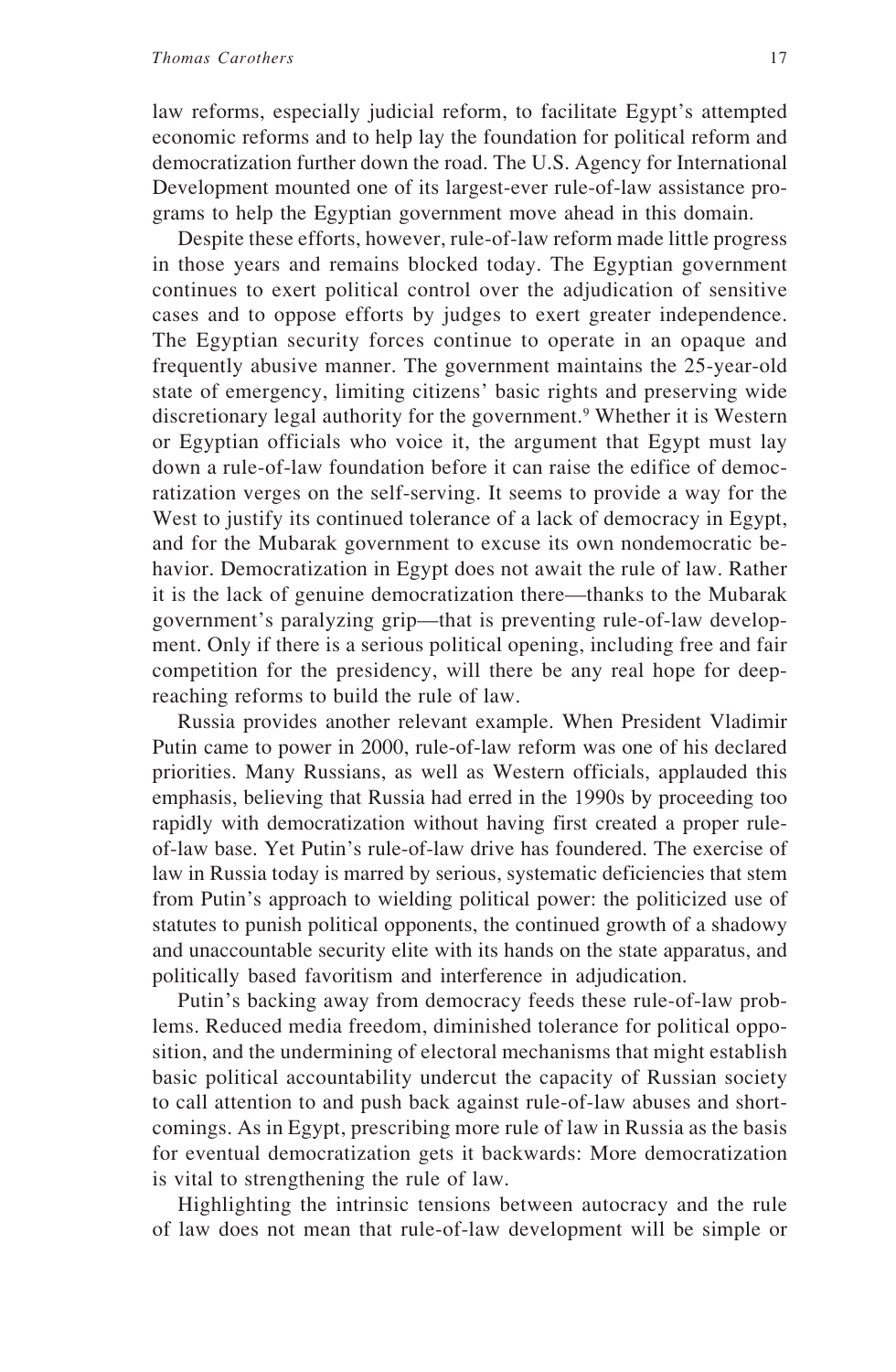inevitable under democracy. Democratizing countries struggle hard with rule-of-law development and fall short in countless ways. Various aspects of democratization can directly contribute to rule-of-law problems. The introduction or reintroduction of elections into a formerly closed society can heighten political patronage in the judicial domain. The relaxation of authoritarian controls can fuel a generalized weakening of law enforcement, leading to a surge in crime. Political parties grasping for power in new democracies exhibit a distressing tendency to become cesspools of corrupt financing and influence.

At the same time, other aspects of democratization facilitate rule-oflaw development. As Rebecca Bill Chavez shows in her illuminating study of the state of law in two Argentine provinces, alternation in power contributes significantly to rule-of-law progress by helping to break up stagnant concentrations of power.<sup>10</sup> The lines of accountability between citizens and the state that elections help to create, however imperfectly, fortify efforts to hold public officials to the law, a central part of rule-oflaw development. Despite frequent failings in criminal-law enforcement, even very weak democratizing governments usually greatly reduce gross abuses of human rights compared to their authoritarian predecessors.

Most importantly, unlike with autocracy, no inherent conflict exists between democracy and the rule of law. On the contrary, the two concepts are inextricably intertwined. They share crucial components such as respect for political and civil rights and the subordination of powerholders to law. Many elements of democratization bring progress toward the rule of law and vice-versa. The close association around the world of established rule of law and consolidated democracy is not a coincidence. As Marc F. Plattner has argued, attempting to draw a line or posit a sequential path between rule-oriented liberalism and liberal democracy is futile—the history of the established Western democracies is in many places a story of their simultaneous development and mutual reinforcement.<sup>11</sup>

#### **The State-Building Challenge**

Similar arguments apply to state-building, the other precondition for democracy that sequentialists frequently prescribe. It is true that many democracy promoters have tended to underestimate the importance of a capable state. They have taken too long to move away from the assumption, which took hold during the peak years of the third wave, that the core challenge for democracy promotion in countries moving away from authoritarianism is diminishing or counterbalancing an overly strong state.12 In many authoritarian societies, the state is heavy-handed and repressive but weak in terms of core capacity, for reasons discussed below. Thus in most postauthoritarian contexts, strengthening state capacity should usually be a priority alongside democratization.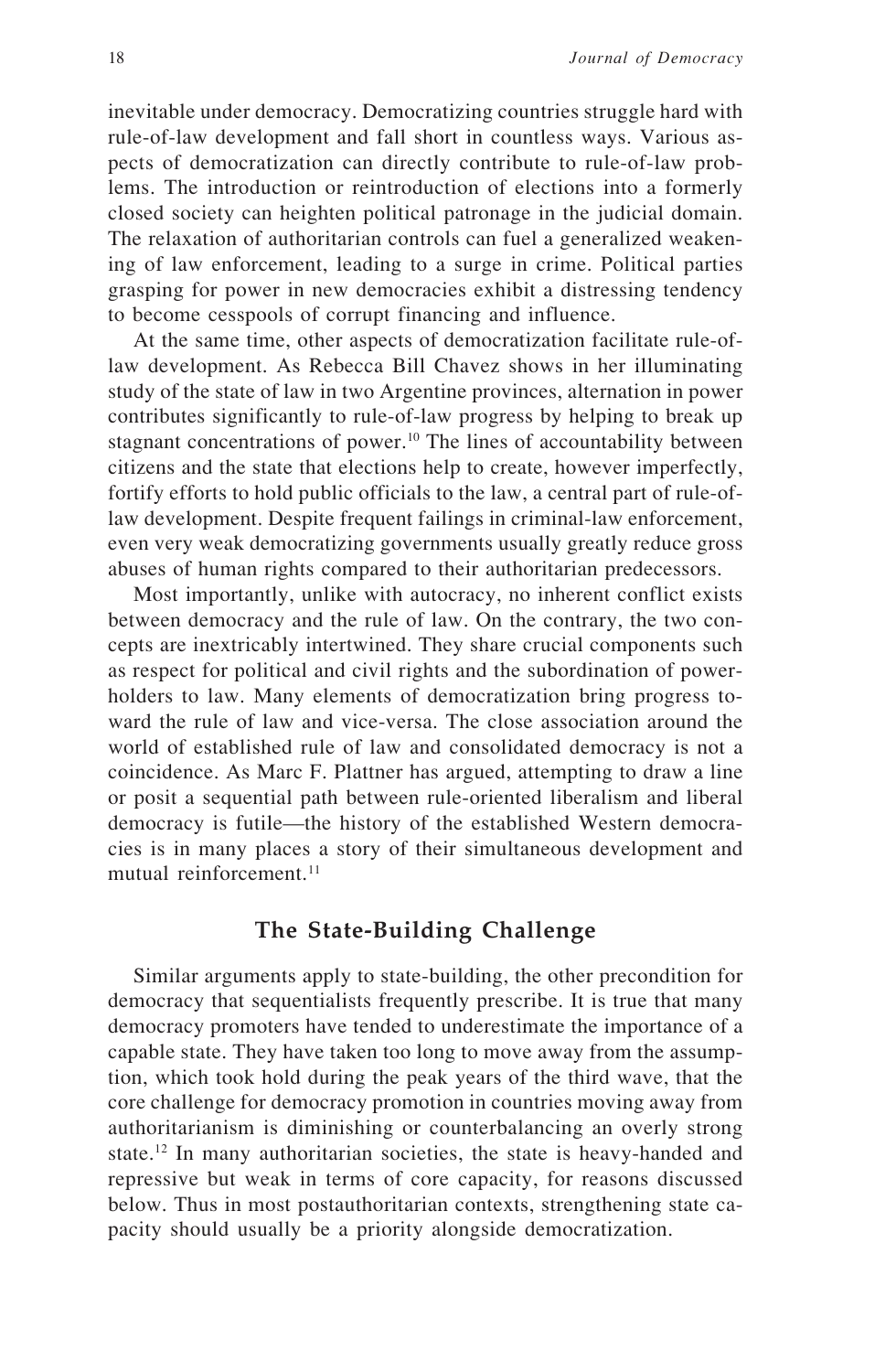In certain situations, democratization does need to wait for state-building. Where a state has completely collapsed or failed under the lash of civil conflict or other accumulated or acute calamities, moving rapidly toward open political competition and elections makes no sense. The state will need to have at least minimal functional capacity as well as something resembling a monopoly of force before such a country can pull itself onto the path of sustainable, pluralistic political development.

Yet the sequentialists are misguided in propounding the idea that democratization must wait until there exists not merely an adequate but a *well-functioning* state—one with capable, impartial institutions and a solid capacity to develop, legislate, and implement effective policies. This mistaken idea rests on the seductive but illusory notion that autocrats are natural state builders, harking to the image of firm, sober strongmen imbued with a state-building ethos, à la Mustafa Kemal Atatürk or Otto von Bismarck. Yet as with rule-of-law development, for every effective state-building strongman of the past century, there have been dozens more autocrats whose self-serving, erratic leadership has resulted in tremendously debilitated states rife with patronage, corruption, and incompetence.

As Joel Migdal observes in his definitive work on state-building in developing countries, autocrats are in fact poorly suited for the second phase of state-building—that is, the one that goes beyond asserting a monopoly on force and creating a basic state framework in order to develop an effective state bureaucracy that can carry out the many functions demanded of a modern state.<sup>13</sup> It is this second phase that sequentialists emphasize when they talk about the need for "a developed infrastructure of impartial administration" prior to democratization.14 Like rule-of-law development, with which it is linked, this second phase of state-building is in fundamental tension with autocratic rule. Autocrats habitually misuse the state—as a source of corrupt income for themselves and their cronies, as a tool to persecute and suppress critics or rivals, and as a parking place for favored friends and groups. Conventional state-building goals such as efficiency and impartiality only render a state apparatus less malleable for the autocrats' purposes. An effective state enjoys significant political autonomy, as well as its own legitimacy and authority. In other words, such a state is independent in important ways from the political levers of power and therefore naturally threatening to an autocratic leader. This is not to say that autocratic governments are incapable of state-building, only that it is seriously misguided to view them as natural or likely masters of the process.

Fledging democratic governments also struggle with state-building. As with rule-of-law development, various aspects of democratization can complicate the task. New political parties looking for sources of strength may abuse the state in their push to build patronage networks. A period of weak, shifting coalition governments can set back institu-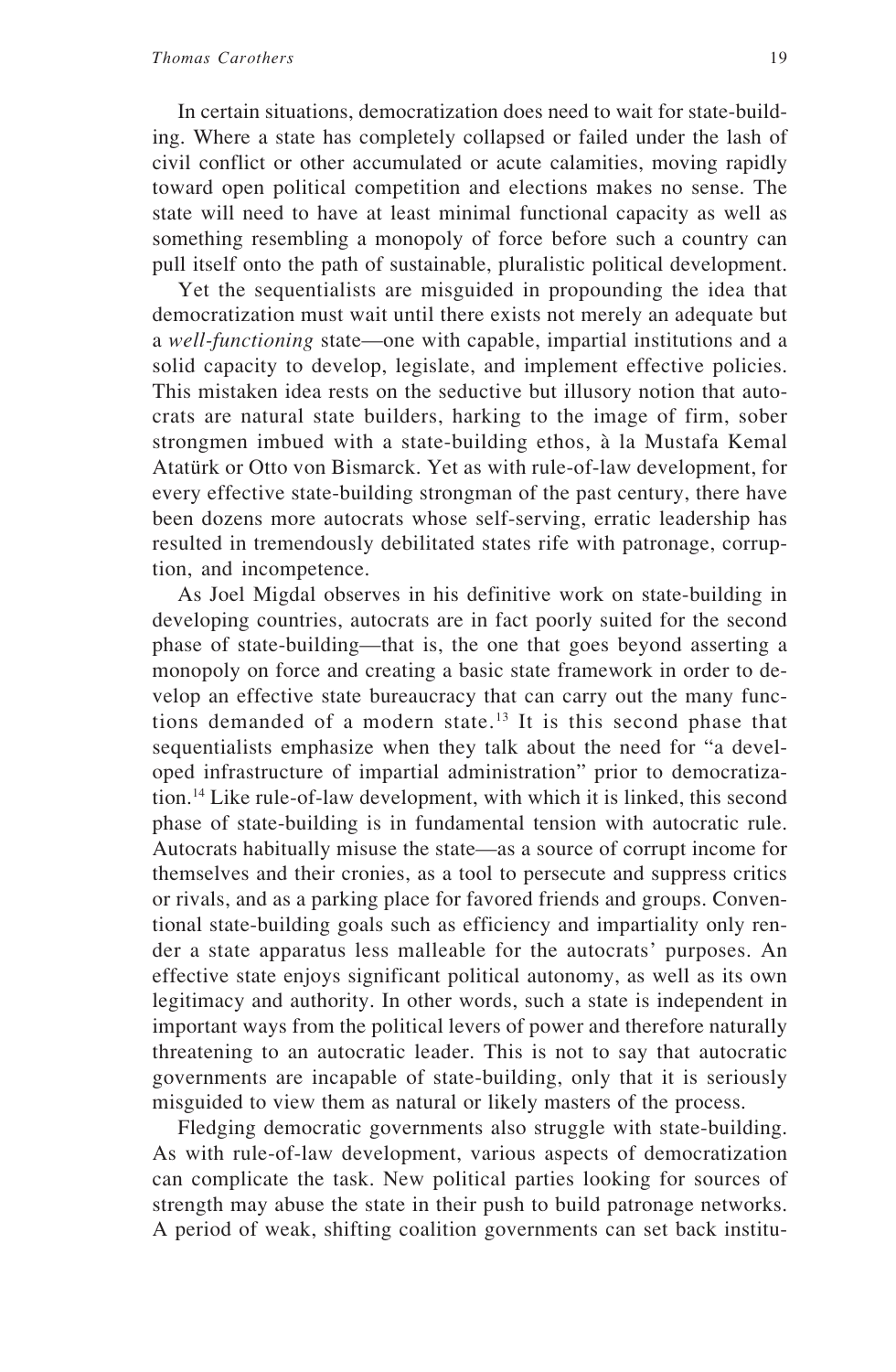tion-building and sustained policy implementation. At the same time, however, some parts of a democratization process can contribute to state-building. The establishment of public accountability through voting may create incentives for good state performance. Opening up a closed media will allow greater public scrutiny of poorly performing areas of state function. Creating space for independent civil society permits advocacy groups to monitor and critique state performance and work together with the state to offer new policy ideas.

State-building is not necessarily successful in new democracies. Yet unlike with autocracies, there is no basic underlying tension between an effective state and a successful democratic government. It is no coincidence that almost all of the most effective states in the world today are in democratic countries. As with the rule of law, state-building beyond the initial stage is best pursued at the same time as democratization, with an effort to find points of complementarity and mutual reinforcement. Doing this will involve many complications, of course, but the alternative—betting that an autocratic government will avoid lapsing into the dysfunctional habits that have undermined the state performance of so many autocracies in the past—is usually worse.

#### **Overstating the Role of Outsiders**

A further serious problem with the sequentialist outlook is its implicit notion that democratization in many countries can be put off until a better day if the United States and other Western powers would just stop pushing it so hard. The writings of the sequentialists give the impression that a substantial part of the global wave of democracy is merely electoral froth, caused by the West promiscuously pushing for elections all over the world. This view misconstrues the third wave, in particular by underestimating the normative shift in favor of elections that has occurred around the world. It also overestimates the consistency and power of Western support for elections and democracy in developing and postcommunist countries.

The third wave of democracy has certainly turned out to be less sweeping and successful than many had hoped. Yet it has reflected a genuine, often powerful impulse toward democracy on the part of people in vastly disparate regions and countries. The many plunges into democratization, often including rapid movement to elections, have usually occurred because citizens of those societies wanted it that way. This has been true where citizens rose up to drive dictators out—people mobilized not just against the existing regime but for their own political empowerment, for the right to choose their leaders themselves. It has also been true in cases where dictatorial regimes have simply collapsed due to the death of the leader, as in Nigeria in 1998 or Togo in 2005. Citizens in such contexts have responded to the sudden political dis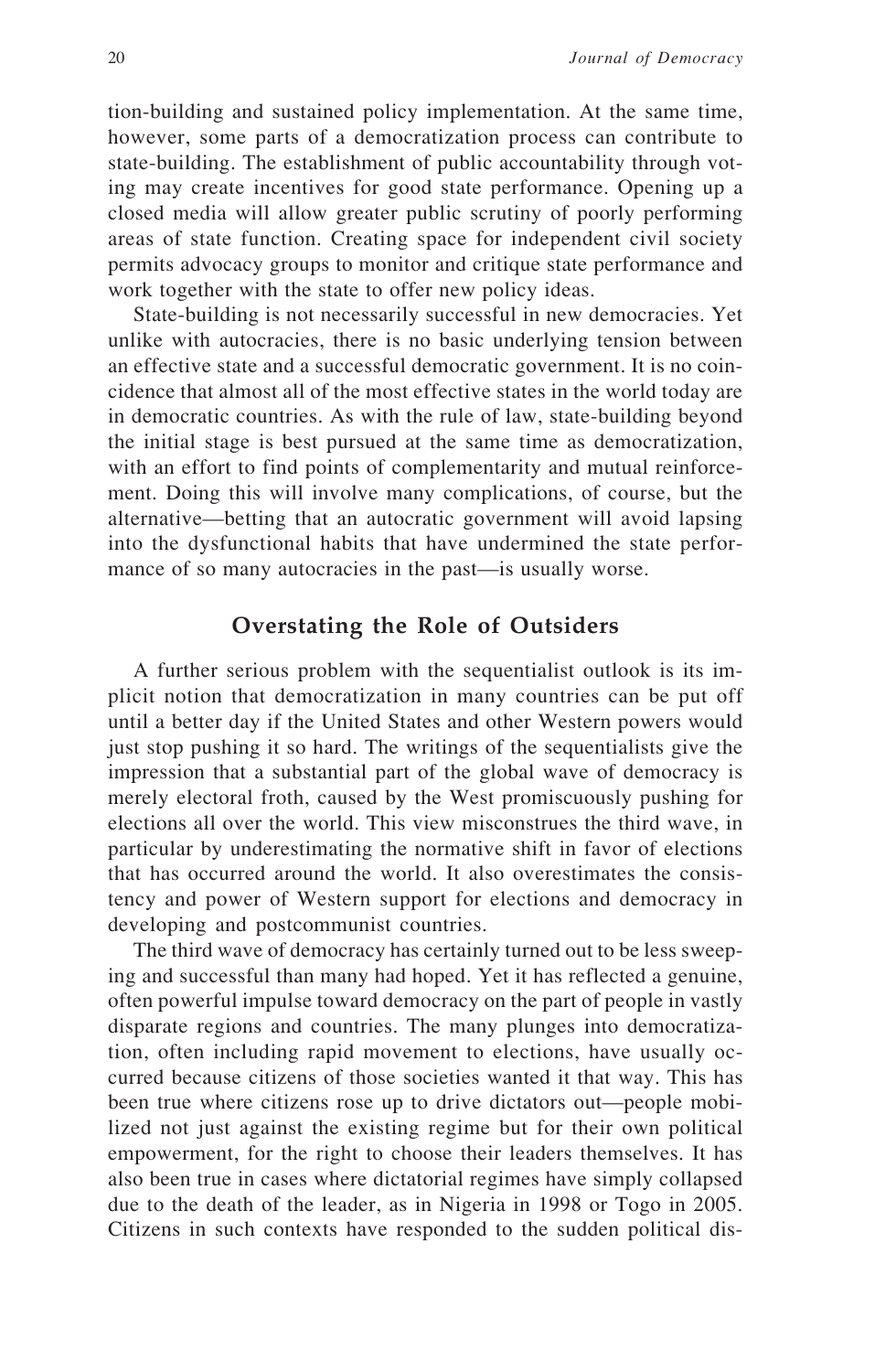juncture with a strong, quickly awakened desire for elections, deriving not from outsiders' urgings but rather from their own sense that "now it's our turn."

The global spread of the idea that being elected is the root of governmental legitimacy has been integral to the third wave. Yet the legitimacy that elections confer has often been much shakier than democracy promoters (and those elected) have hoped, and elections in many new democracies have done less than expected to create well-functioning mechanisms of democratic accountability. A handful of nondemocratic governments still maintain significant legitimacy without elections, whether through cultural norms concerning inherited rule, good economic performance (or at least the reasonably competent distribution of economic largesse from oil revenues), or the mantle of national struggle against foreign enemies. Weak and problematic though elections often are, they now form a crucial step in the process of attaining political legitimacy throughout most of the world. The laborious, often convoluted efforts of many semiauthoritarian leaders in the former Soviet Union, Africa, the Middle East, and elsewhere to carry out at least vaguely plausible elections, rather than just to rule without them, are evidence of this fact. And frustrating though the quest for democratic accountability through elections has been in many places, the chances for building accountability under autocracy are usually worse. It may be true that in many countries democracy can barely live with elections, but in no country can it live without them.

The idea that there has been a rash Western drive for democracy at all costs would likely provoke a hearty, cynical laugh from people in most parts of the world if it were proposed to them. Certainly the United States, and to a lesser extent other Western powers, have often talked grandly in the past several decades about their commitment to global democracy. But underneath the rhetoric is a long record of a very mixed policy reality. Where democratic change in a particular country or region aligns with Western economic or security interests, it receives support. In many places, however, the United States and Europe have been and continue to be quite happy to support or get along with autocratic governments for a host of reasons.

Once democratization clearly starts somewhere, a collection of Western governments and other organizations usually steps in to back it. Much less frequently, however, is the West ahead of the political curve, pushing hard for change where autocracy is stable. The case of Indonesia in the final phase of President Suharto's rule is a valuable example to recall. As Suharto began to lose his grip, the United States and other Western powers were hesitant to push hard for democracy, loyal up to the very end to a leader who had been good to them, and fearful of what might come after him. It was only after Indonesians drove him out that the West came in with substantial diplomatic and material support for democracy.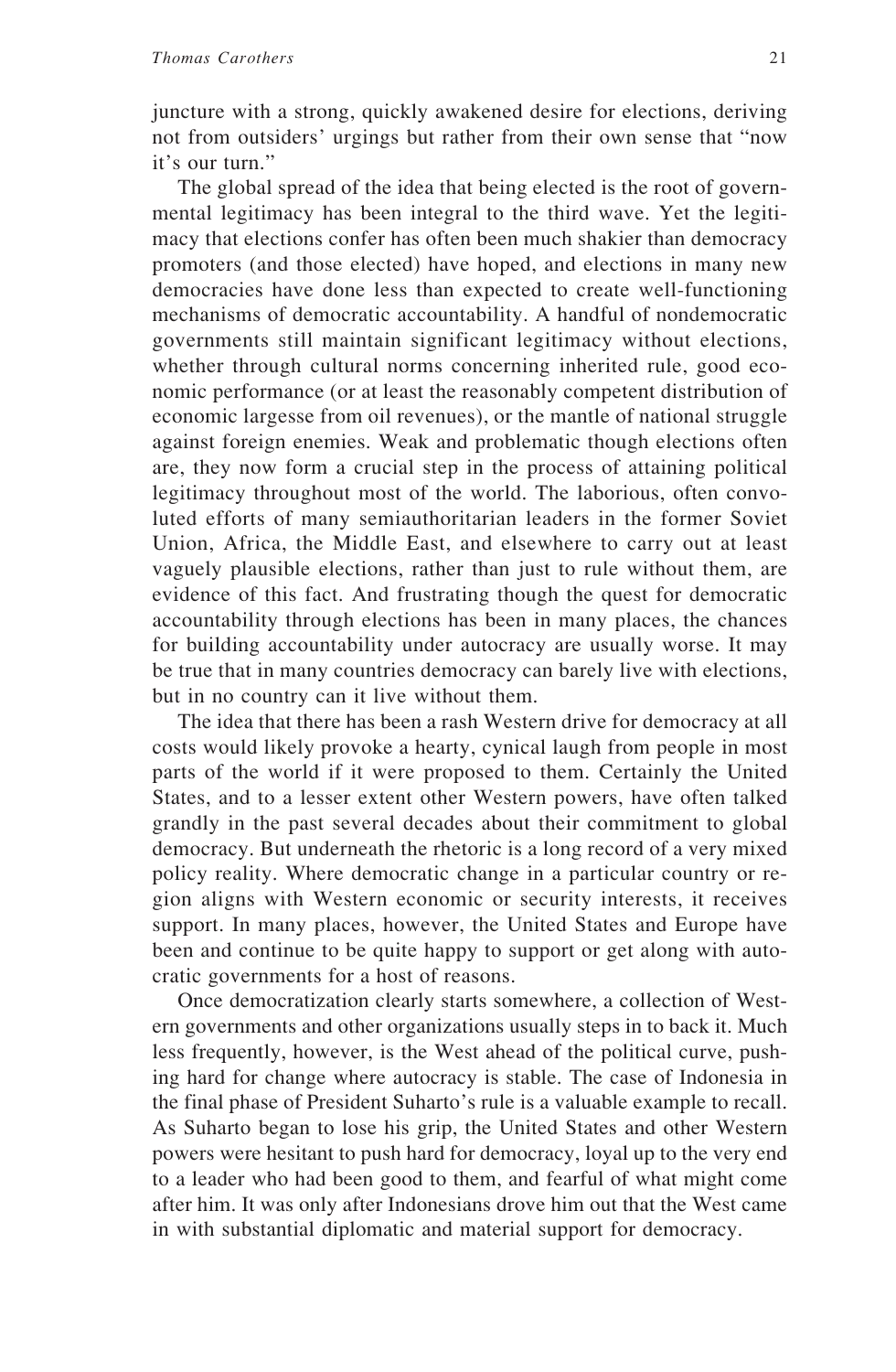The role of outside actors in most attempted democratic transitions is relatively limited. A wide range of governments, international organizations, aid groups, and transnational nongovernmental organizations provide what is usually nonconfrontational democracy assistance. They may cajole, beseech, or pressure officials in the country in question to move forward with democratic reforms. Western democracy promoters have supported hundreds of elections in new or struggling democracies through help with election administration, domestic and international election observing, and political-party training. Many of these democracy programs and policies are useful, but they overwhelmingly play only a supporting and not a leading role. Large though it has grown, the democracy-promotion community does not in most cases drive or even shape political transitions in the world. Instead, it backs them, trying to help domestic actors achieve what they have already decided they want for themselves.

This is usually true even when the external role is loud and seemingly large. It is a mistake, for example, to attribute the holding of various elections in the Arab world during the past two years to the much-publicized U.S. pressure for democratization. This attribution is often asserted as part of a critique: The Bush administration pushed Arab countries to hold elections, the argument goes, and look what it got—a string of Islamist victories. Palestinians themselves pushed to hold elections after the death of Yasir Arafat in 2004, who himself had been elected eight years before. Egypt has been holding regular parliamentary elections since 1976. The ones that it held in 2005, which resulted in sizeable gains by the Muslim Brotherhood, were just another in that series (although President Mubarak's decision that year to hold direct presidential elections may have resulted in part from U.S. pressure). Lebanon's 2005 elections were one more occurrence of elections in a series going back some years.

In a small number of cases, outside actors play a very large role in trying to help provoke or shape a democratic transition. One example is where the United States and some European actors pursue highly assertive policies of support for opposition movements in countries where a strongman whom the West dislikes is attempting to get himself reelected. Western support for the movements opposing President Slobodan Milošević in Serbia in the late 1990s and President Alyaksandr Lukashenka in Belarus in this decade are leading examples. Such cases, however, are rare. Moreover, although in these places the West is trying to push the political envelope, it is not trying to make elections happen where they are not planned, but rather is trying to influence the quality or outcome of already planned elections.

The other types of cases of an international elephant in the room of a country's political transition are forcible interventions or conflict-related international engagements: where the United States and some of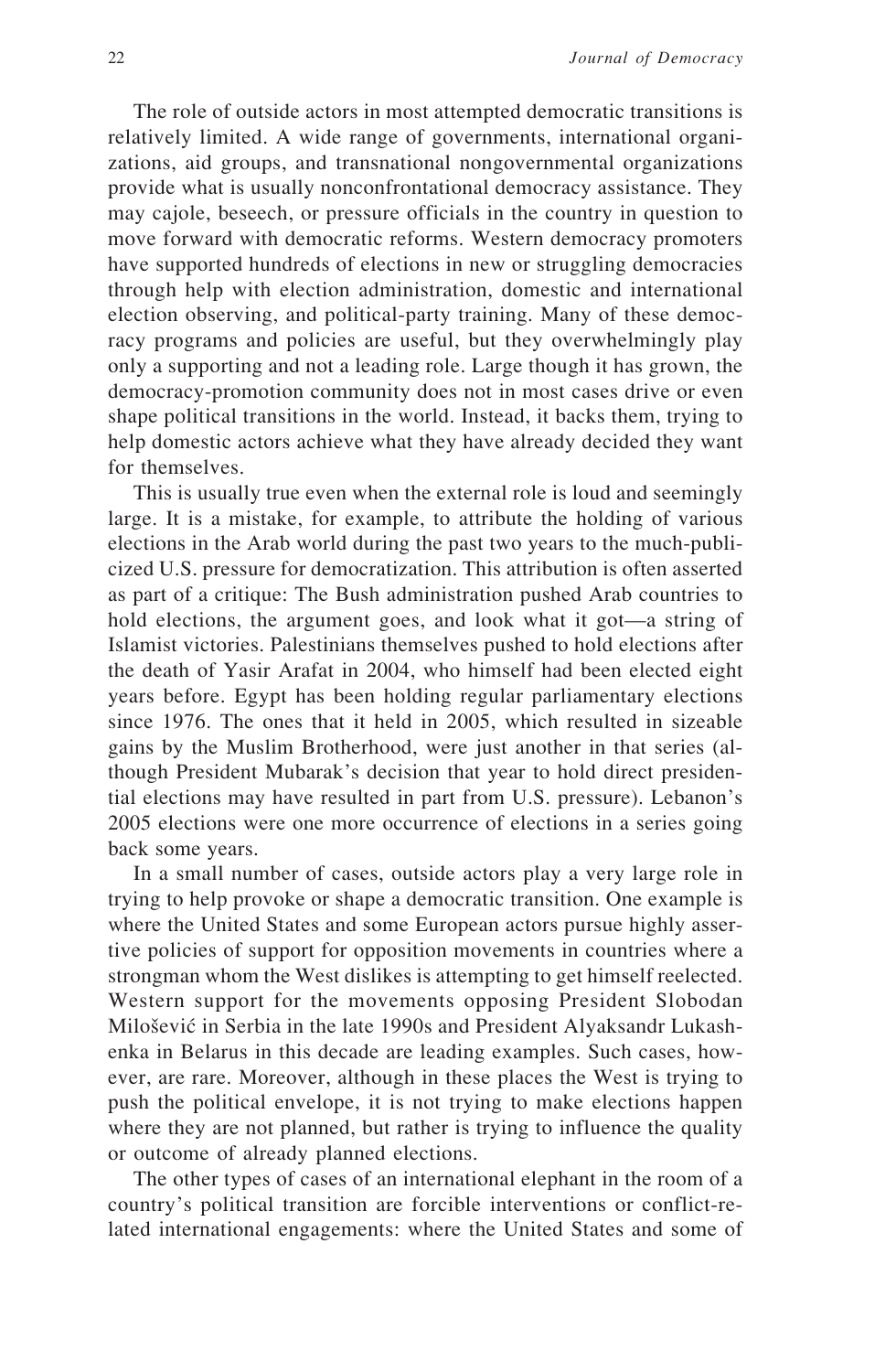#### *Thomas Carothers* 23

its allies intervene militarily to oust a dictator and attempt to establish a democratic government in his place, as in Panama, Afghanistan, and Iraq; or where the United Nations or another multilateral organization is involved in helping to end a civil war and stays on to take a significant part in the postconflict political-reconstruction process, as in Cambodia, Mozambique, and Bosnia in the 1990s.

The outside actors in such cases usually push for elections, often trying to rush the country to elections as part of their own exit strategy. Even in these cases, however, the idea of holding elections as a central component of the political-reconstruction process does not necessarily originate from the outside—it is something that citizens and major political actors frequently expect and want. The case of Iraq is instructive in this regard. After the ouster of Saddam Hussein, the U.S.-led Coalition Provisional Authority (CPA) tried to put off the holding of elections. Yet despite the apparently overwhelmingly powerful U.S. role in the country, homegrown demands by Iraqis that they be allowed to vote forced the CPA to back down and agree to relatively early elections.

In short, even if it were possible to ensure rule-of-law development and effective state-building under autocrats, sequencing would still be deeply problematic. Whatever might be theoretically preferable regarding paths of development, people in many parts of the world want to attain political empowerment *now,* not at some indefinite point in the future. Elections—even if held hurriedly and before all conditions are ideal—have become the most visible embodiment of their aspiration to self-rule and the urgency with which they feel it.

Even if one holds it morally defensible to let a generation endure more decades of autocratic repression for the sake of possible future benefits, persuading people to defer their ambition to vote in a free election is most often not an option. The sequentialist argument is dogged by a paradox: On the one hand, sequentialists advocate caution and minimalism regarding democracy promotion on the grounds that it is beyond the West's power to shape or control inevitably unpredictable processes of democratization. On the other hand, the core sequentialist argument rests squarely on the belief that the West does have power to shape political change in other societies precisely by convincing frustrated, mobilizing citizens to ignore—perhaps for decades—their own heartfelt desire to take part openly and actively in politics.

#### **Gradualism, Not Sequencing**

Sequentialists' ideas about democratic preconditions go too far. Their raising of the issue, however, is helpful. It highlights the need to pay more attention to the effects that a country's underlying economic, social, and political conditions, structures, and historical legacies will have on the chances that a democratic transition can succeed there.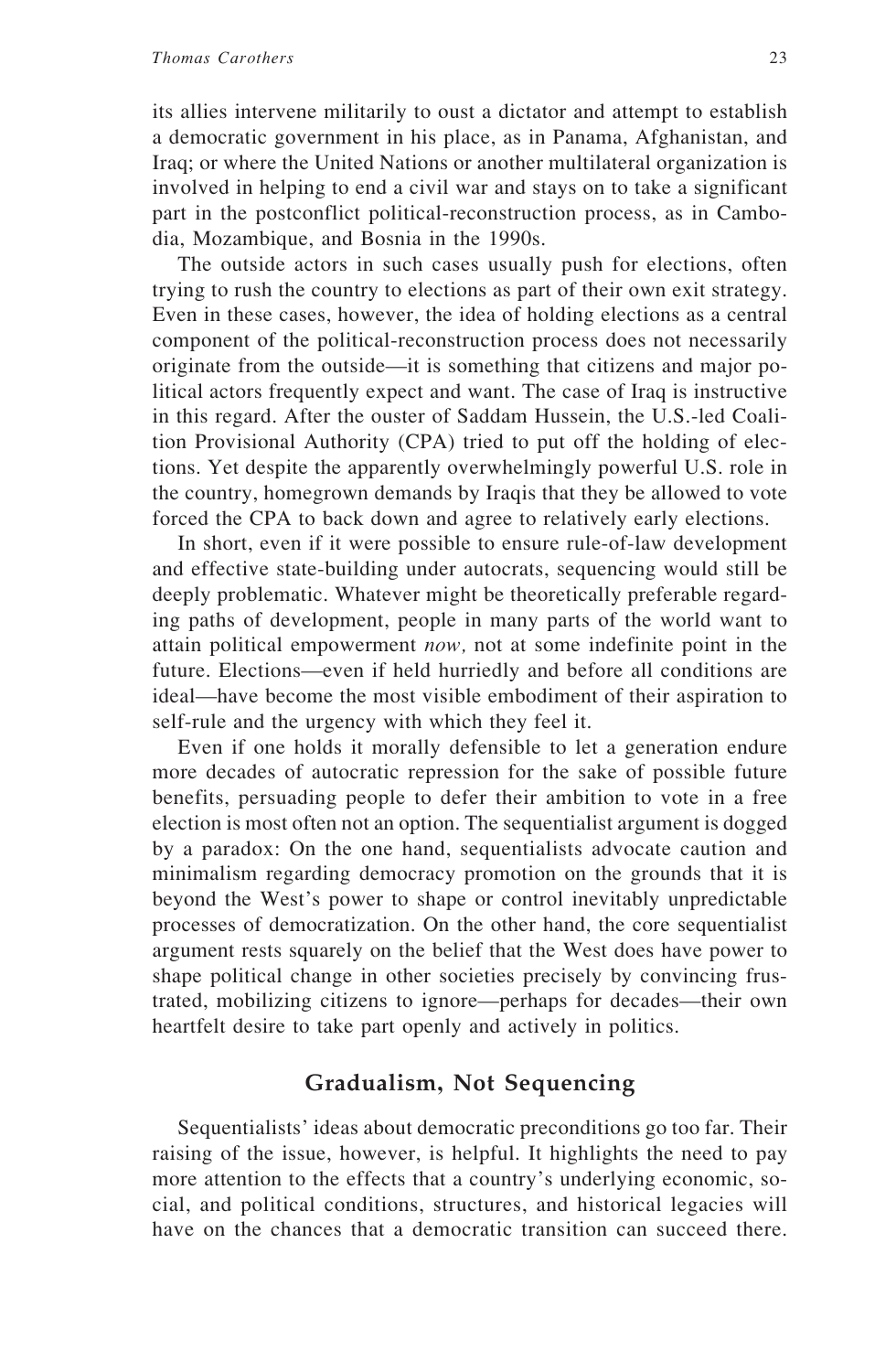With striking breadth and speed, the third wave upended the lingering conventional wisdom from the 1960s about democratic preconditions, which stressed the need for a middle class and other attributes of economic development. Democracy promoters in the 1980s and 1990s embraced the view that democracy could succeed anywhere, and could do so quickly. They focused on the mode of transition as a key determinant of success. In so doing, they tended to underestimate the complications that different underlying conditions could present and to overestimate the power of elections alone to produce fundamental political change.

As the third wave has aged, however, and many "transitional countries" have fallen short of early hopes, the importance of underlying conditions and structures for democratic success has become increasingly evident. A large array of such factors is relevant, but the record of recent years indicates that five are of particular importance:

• *Level of economic development:* In general, the wealthier a country is, the better will be its chances of consolidating a democratic transition.

• *Concentration of sources of national wealth:* Countries whose national wealth comes mainly from highly concentrated sources (such as oil or mineral deposits) tend to experience significant difficulties with democratization.

• *Identity-based divisions:* Countries where the population is divided along ethnic, religious, tribal, or clan lines often have a harder time with democratization than more homogeneous societies.

• *Historical experience with political pluralism:* Countries with little record of political pluralism almost always have a harder time with democratization than those having such experience.

• *Nondemocratic neighborhoods:* Countries in regions or subregions where most or all of the countries are nondemocratic usually struggle more with democratization than do countries in more democratic neighborhoods.

These five factors should not be thought of as preconditions, a term that causes considerable confusion among analysts. The factors are not prior requirements, without which democratization cannot advance significantly. Rather they are core facilitators or nonfacilitators. We should understand them as making democratization harder or easier, and not either certain or impossible. When several or all of them lean decisively in a positive direction, a country has a much better chance of succeeding with democratization than when they lean in the other direction. All of them come in gradations; they are not black-or-white conditions. Taken together they form a continuum of likelihood of democratic success, not a bipolar division between countries that can be democratic and countries that cannot.

We can see that these factors are not preconditions by thinking of the counterexamples that can be named with relation to each. The ranks of democracies, after all, include poor countries: not only India, that perennial favorite, but also Panama, Suriname, Botswana, Lesotho, and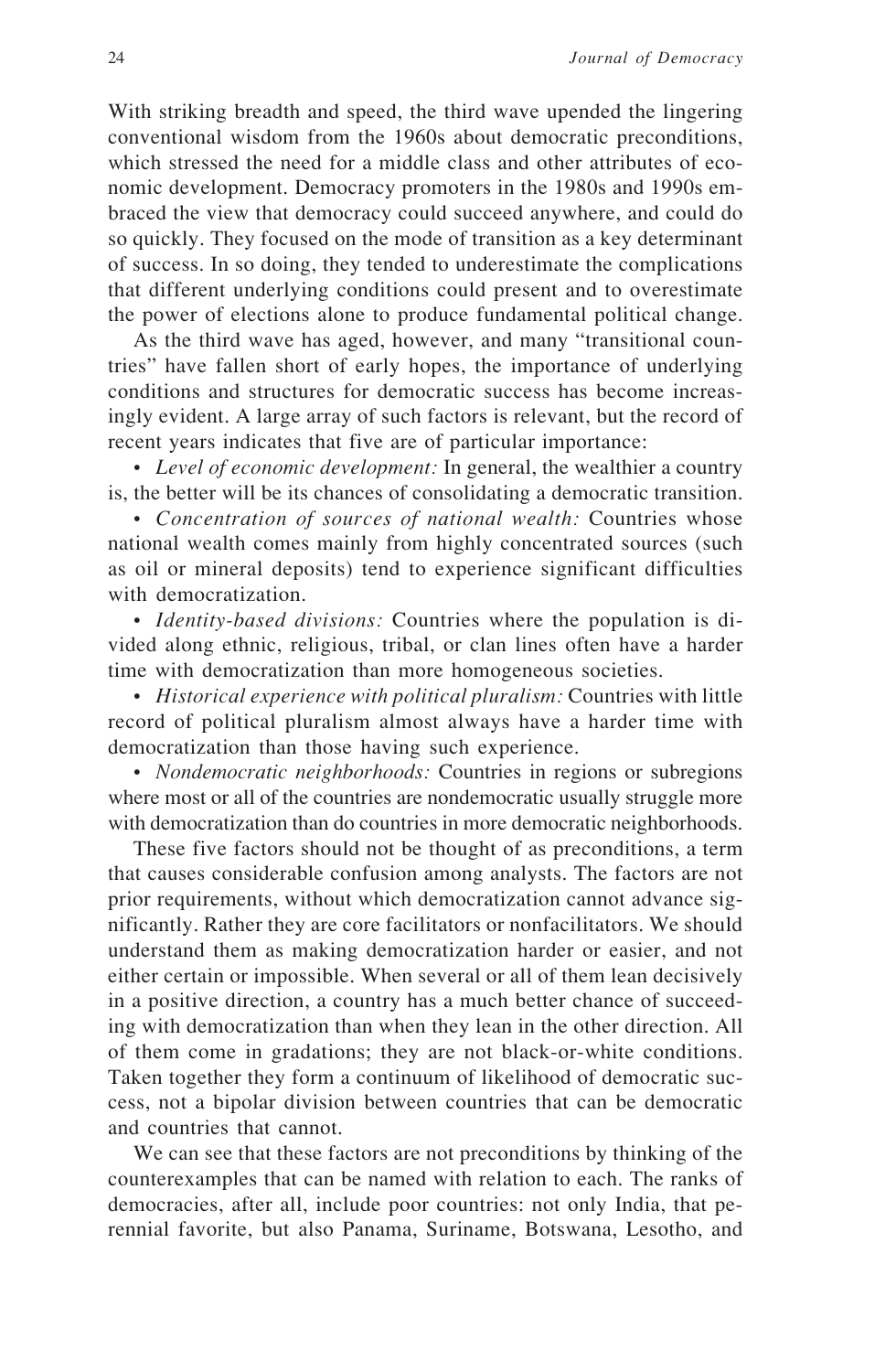#### *Thomas Carothers* 25

Senegal. At least one very successful democracy, Norway, has highly concentrated sources of national wealth (North Sea oil). Many democracies, including some longstanding ones such as Switzerland, Canada, and Belgium, contain deeply entrenched identity-based divisions. A lack of experience with political pluralism has unquestionably hurt many third wave democratic efforts, but at least a few countries lacking such experience (Mongolia, Georgia, and Ukraine), have made a partially successful run at democracy. Nondemocratic neighborhoods are problematic but not a complete bar, as evidenced by India in the first few decades of its postcolonial existence, Costa Rica in the 1960s and 1970s, and Israel for decades.

Associated with the "no-preconditions" enthusiasm of democracy promoters has been a dominant model of transition featuring a decisive breakthrough in which the old regime collapses and the country moves very quickly to open national elections, followed by longer-term processes of state reform and civil society strengthening. Only a minority of countries in the past several decades have closely adhered to this model, however, and they have been (as in Central Europe) generally well positioned in terms of facilitative factors. Elsewhere, attempted transitions often have led to different outcomes, including hybrid polities and even outright reversions to autocracy. As a result, democracy promoters are increasingly seeking alternative approaches for countries that face complicating conditions.

One avenue of this search leads to a more gradualistic approach to democratization and democracy promotion. Democratic gradualism is different from sequencing. It does not entail putting off for decades or indefinitely the core element of democratization—the development of fair and open processes of political competition and choice. It involves reaching for the core element now, but doing so in iterative and cumulative ways rather than all at once. Gradualism can take different forms depending on the context.

With respect to societies emerging from violent conflicts, for example, a valuable debate has emerged among democracy promoters in recent years about the dangers of "premature elections." Advocates of moving more gradually toward elections in such contexts are not arguing for indefinite delay pending the creation of deep structural conditions. The idea, rather, is to put off elections for at most several years to allow indepth negotiations between contending political groups, so that the main political forces can get used to dealing with one another peacefully and agree on the rules of the game before potentially divisive elections are held.<sup>15</sup> As the case of South Africa's unhurried approach to elections in the early 1990s demonstrates, citizens eager to have their chance to vote will be willing to wait if the delay in voting is clearly limited and if it is tied to an inclusive process of building a national consensus.

Authoritarian governments that show some genuine interest in re-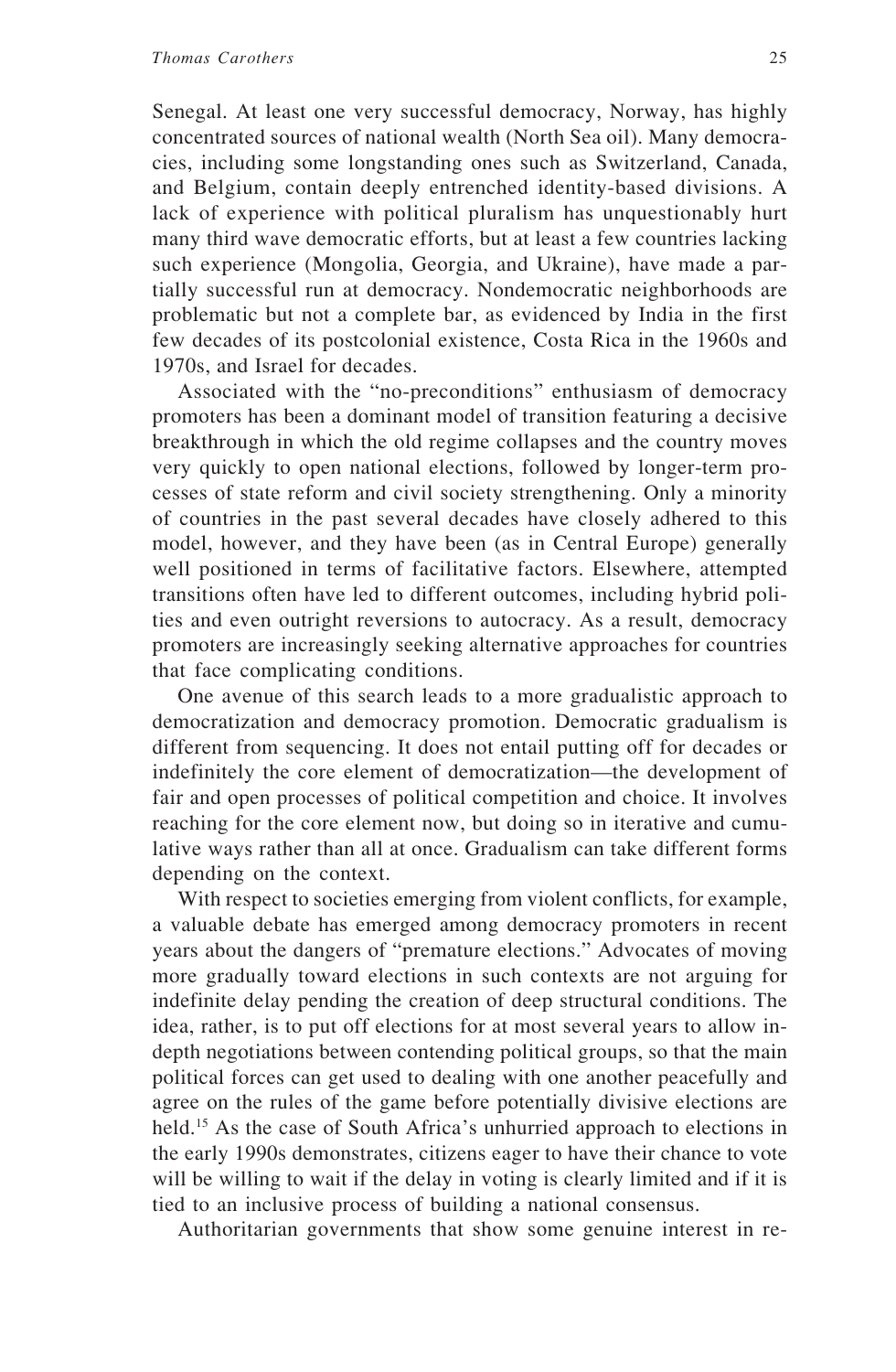form, usually as part of a quest for economic development, often claim that they are gradualist democratizers. Such claims are usually false. The brand of pseudodemocratic gradualism that authoritarians tout typically overstates the political impact that economic reforms will likely exert, and limits political reforms to very minor steps. In places such as China and parts of the Middle East, democracy promoters are increasingly seeking a middle path between unrealistic calls for sudden political openings and excessive praise for minor reforms. This new approach highlights the need for small but significant steps that create space and mechanisms for true political competition and point the way to an eventual end of the rulers' monopoly on power. Such steps might include allowing independent civil society organizations that engage in politically related advocacy; permitting the establishment of political associations or other types of protoparties independent of the ruling party; holding local or provincial elections in which not just independent candidates but candidates representing these political associations can compete; and tolerating a modicum of open public space in which truly independent media can operate and criticism of the rulers can find voice.

In semiauthoritarian countries, powerholders often abuse the concept of gradualism by claiming that their partial political liberalization is a necessary halfway house on the way to democracy, when in fact it is a means to avoid altogether the kinds of far-reaching political changes that would threaten semiauthoritarian rule. Democracy promoters who are determined to avoid becoming enablers of such false gradualism should focus on strategies aimed at rendering more meaningful such political competition as does exist. A list of such strategies would feature the creation of a genuinely independent system of electoral administration; the legalization of excluded political parties; the reinforcement of those institutions, such as legislatures, in which a degree of real pluralism is already extant; the securing of permission for independent citizens' groups to monitor and criticize elections and other key aspects of the political process; and the diminution via constitutional reform of those zones of political power that remain exempt from the competitive process.<sup>16</sup>

Gradualism is not a magic bullet. It can be easily misused by those who are insincere about democratization. It gives democracy promoters no great new forms of influence that they can use to enhance their mostly modest role. It does not mean that democracy will never go awry or disappoint. And it is not universally applicable—there will still be places where pushing for rapid movement toward elections makes sense, and others where no signs of movement toward political pluralism are detectable at all. But gradualism is a vital additional approach that is being added, and should be further developed as part of the broader evolution of democracy promotion away from a standard transitional template. The difference between gradualism and sequentialism may at first appear subtle or merely semantic. In fact, however, it is fundamental. Gradualism is a